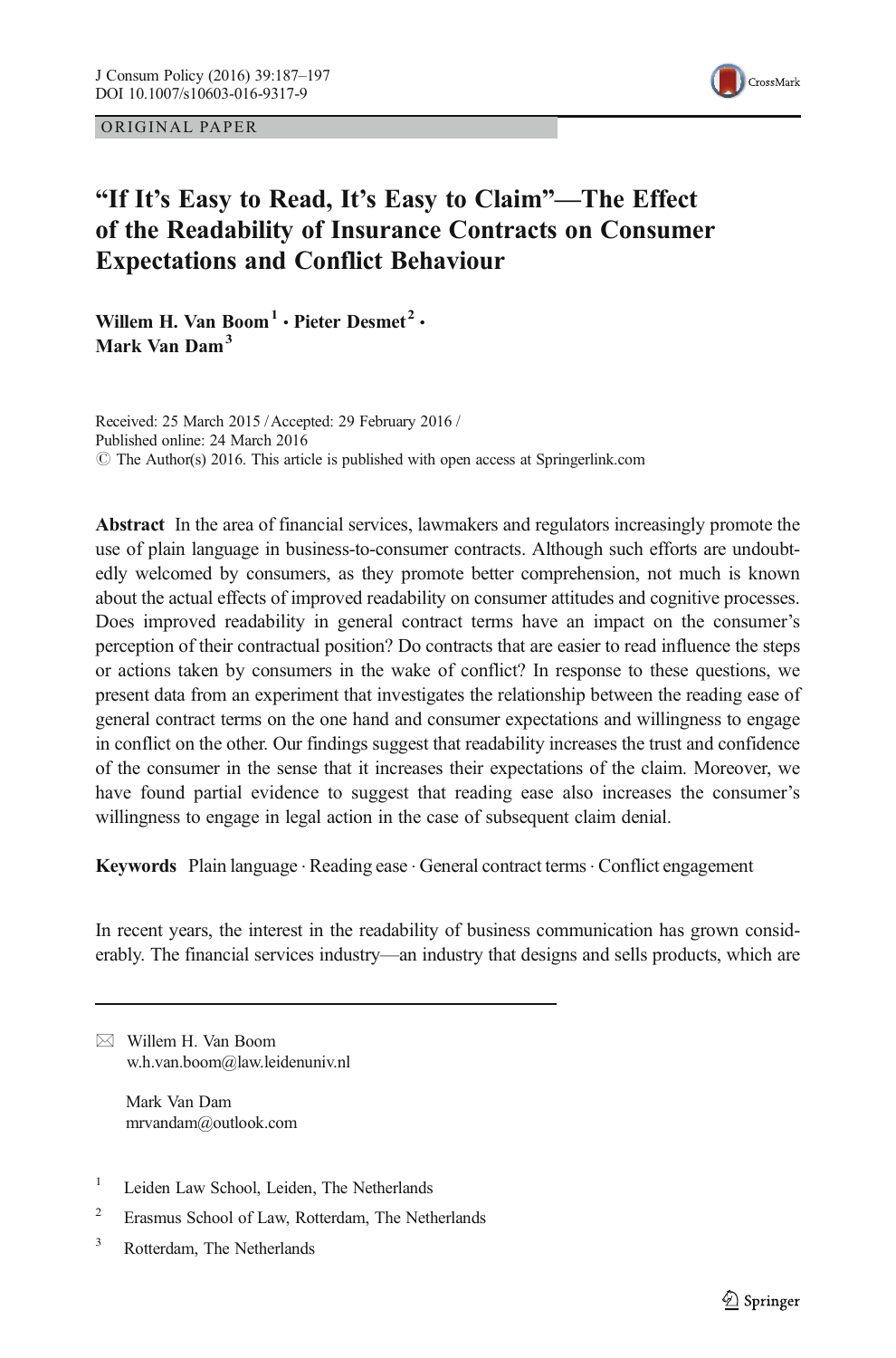intangible and consist entirely of words—is a case in point. Against the backdrop of diminishing levels of consumer trust in financial institutions, such as banks and insurance companies, several initiatives have recently been deployed in the financial services arena aimed at garnering consumer trust by "simplification" of legal written material for instance, contracts, standard contract terms, disclaimers, and correspondence. Indeed, conventional wisdom is that simple words and sentences are highly valued by consumers whilst "legalese" and legal "mumbo" jumbo" make them suspicious. (Office of Fair Trading (OFT) [2011](#page-10-0)). Moreover, there is ample evidence to show that consumers lack the motivation to read general contract terms in the first place and that they quite easily suffer from information overload and cognitive depletion if they actually do. (Becher and Unger-Aviram [2010](#page-9-0); Hillman [2006](#page-9-0); Luth [2010](#page-10-0); OFT [2011;](#page-10-0) Pogrund Stark and Choplin [2009](#page-10-0)). It comes as no surprise therefore that the policy goal of improving readability of legal documentation has found its way into regulatory agendas. Various EU rules and national rules instruct financial service providers to communicate in a clear, fair and non-misleading way.<sup>1</sup> Moreover, Article 5 of the EU Unfair Terms in Consumer Contracts Directive (93/13/EEC) simply stipulates that general contract terms shall be drafted in plain, intelligible language and that, in the case of ambiguity, the interpretation most favourable to the consumer prevails. Recently, in its preliminary rulings in the Kásler and Van Hove cases, the ECJ has reinforced its consumerorientated approach in the application of Directive 93/13/EEC by specifying that contract terms require not only to be grammatically intelligible but also that the contract sets out the specific contractual mechanisms transparently in order that the consumer is in a position to evaluate the economic consequences which ensue from the contract (ECJ April 30, 2014, case C-26/13 (Kásler en Rábai / OTP Jelzálogbank Zrt); ECJ April 23, 2015, case C-96/14 (Van Hove / CNP Assurances SA)).

Hence, it seems that lawmakers, regulators, and courts alike are keen to support the "plain" language movement" by striving for simplicity in legal documents. Indeed, at first glance, there is much to be said in favour of the "plain language movement." Research, for instance, shows that plain language, consistent use of vocabulary, avoidance of overload and ambiguity, adaptation to the readership, and ease of document structure may impact on comprehension (Campbell [1999](#page-9-0); Davis [1977;](#page-9-0) Garrisson et al. [2012;](#page-9-0) Greene et al. [2012;](#page-9-0) Kieras and Dechert [1985](#page-10-0); Campbell [1999\)](#page-9-0). Furthermore, the use of headers may aid recall and retrieval tasks (Hartley and Trueman [1983\)](#page-9-0) and that adding connectors, logical structures, and coherence markers between sentences are beneficial to inexperienced readers (Kamalski et al. [2006](#page-9-0)). Likewise, in the area of legal communication, there is evidence to show that simplification of legal documents improves clarity for non-expert readership. (Adler [2012;](#page-9-0) Davis [1977](#page-9-0); Hiltunen [2012](#page-9-0); Masson and Waldron [1994;](#page-10-0) Pander Maat et al. [2009\)](#page-10-0). For example, Charrow and Charrow ([1979](#page-9-0)) asked lay jurors to paraphrase the jury instructions read out to them and it was observed that "easier" instructions resulted in a considerable improvement in performance. Tiersma and Curtis [\(2008](#page-10-0)) tested the comprehensibility of old and new versions of the Californian jury instructions on judgements of "circumstantial" versus "direct evidence." The new instructions, in contrast to the old ones, contained more ordinary phrasing and included

<sup>&</sup>lt;sup>1</sup> For example, Life Insurance Directive 2002/83/EC Annex III (information for policy holders to be provided in writing in a "clear and accurate manner"); article 10 of E-Commerce Directive 2000/31/EC (certain information to be provided "clearly, comprehensibly, and unambiguously"). Cf. article 7 (2) of Unfair Commercial Practices Directive 2005/29/EC and article 19 (2) of MIFiD Directive 2004/39/EC for similar duties. At the national level, see, e.g., the UK Financial Services Authority (FSA) Insurance: Conduct of Business sourcebook (ICOBS), s. 2.2 "Communications to clients and financial promotions" as well as Banking: Conduct of Business sourcebook (BCOBS), s. 2.2. In the USA, even more specific plain language statutes exist (Kimble [1995\)](#page-10-0).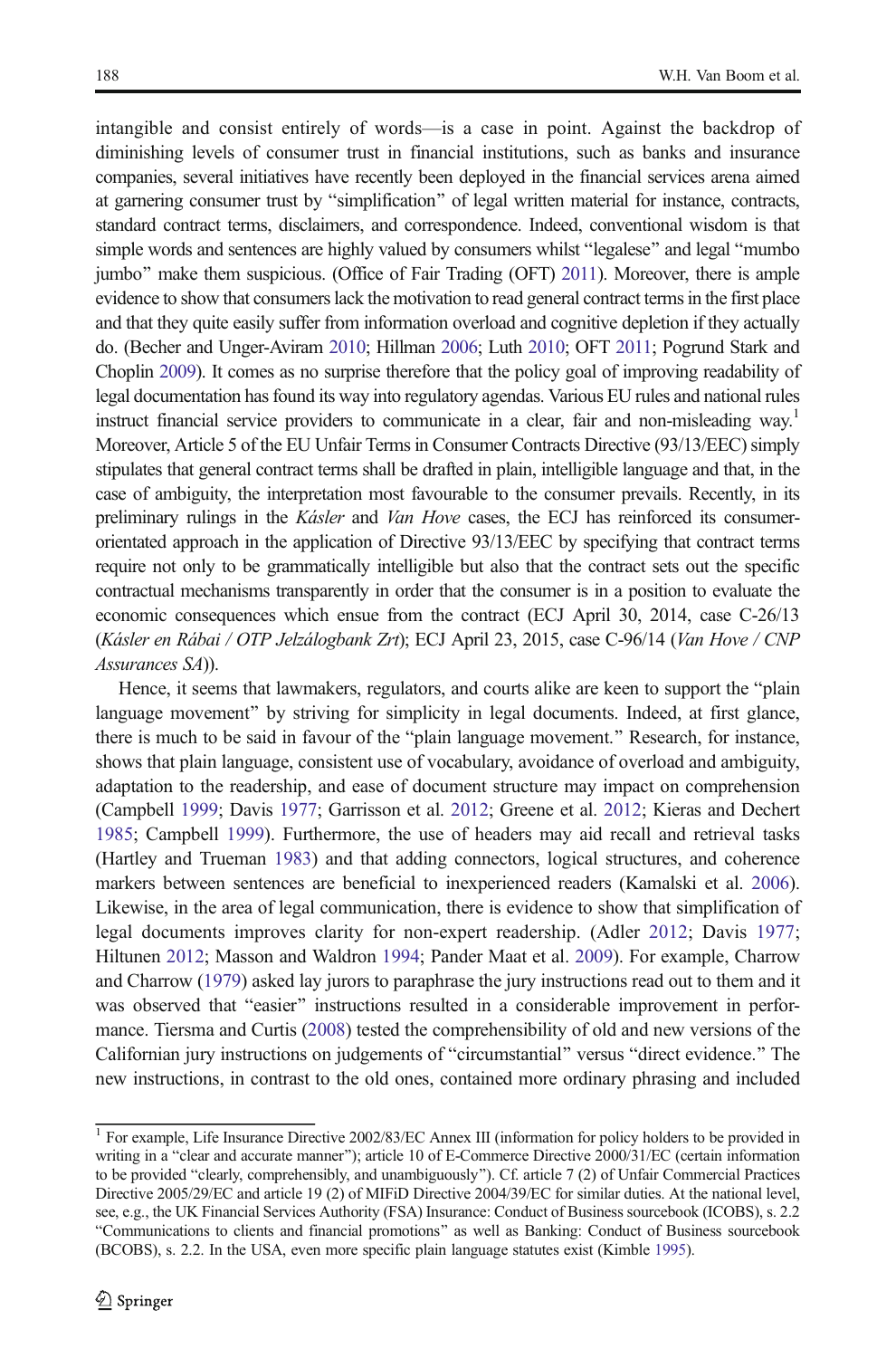examples and illustrations. The authors observed that participants who received the new, easier version were more often correct in their judgement than participants who were given the old version (Tiersma and Curtis [2008\)](#page-10-0).

In light of this literature, it seems reasonable to assume that simplifying language merely has beneficial effects and that improvement in ease of reading automatically accommodates consumer needs (Adler [2012](#page-9-0)). Indeed, when asked, consumers *state* that they value attempts to simplify wording and structure of general contract terms and that they prefer simplicity to "legalese" (OFT [2011;](#page-10-0) Treur and van Rijckevorsel [2004](#page-10-0)). The question however remains: What effect does improved reading ease actually have on consumers? Looking at the literature on reading ease, it is clear that although considerable effort has been put into measuring and improving readability, research into its behavioural effects is scarce. In fact, there is hardly any research that goes beyond issues such as comprehension, retention, and accessibility of text structure. For instance, what do we know about the effects of improved readability on both consumer attitudes and their "thinking and deciding" processes? Do consumers develop different attitudes towards the user of the general contract terms? Are they more likely to develop trust in the user of the "easy to read" contract terms? Do they show more confidence in their own interpretation of the contract, given that they have a better understanding of the wording of the contract? Do they think and act differently when confronted with "easy to read" contact terms compared to consumers who are exposed to "legalese?"

We know precious little about whether "easy to read contracts" actually cause consumers to change their attitude towards the contract and the party who drafted the contract terms in question. The available evidence is at best, ambiguous. For instance, some research suggests that improved readability of written communication garners trust and confidence in consumers by reducing the number of customers seeking after-sales clarification of terms and instructions (Baker [2011\)](#page-9-0). Other research attempted but failed to find a clear relationship between ease of reading and perceived fairness of a contract (Stolle [1998](#page-10-0)) or trust (Pan and Zinkhan [2006](#page-10-0)). Therefore, there is a need to look beyond comprehension and accessibility if lawmakers, regulators, and courts want to gauge the practical impact of their interventions.

Therefore, with this article we attempt to add to the literature on this matter. To be precise, we aim to answer how readability of general contract terms impacts on the consumer's perceptions of their contractual position and their actions in the case of a conflict at the performance stage. To this end, we report an experimental study that focuses on one specific aspect of the effect of readability on both consumer attitudes and their thinking and deciding processes, namely in a situation of conflict at the stage of performance of the contract. The reason for focusing on the role of readability at the performance and conflict stage in a contractual relationship is for the external validity of our findings. As mentioned, the evidence shows that consumers lack motivation to read general contract terms prior to entering into a contract. However, if we assume in line with the existing literature (Pogrund Stark and Choplin [2009](#page-10-0)) that actually, the willingness to read is more likely to be present in the case of a conflict between a consumer and a business which uses general contract terms; it may be worthwhile to focus on exactly this stage in the life of a contract. Thus, we do not focus here on the stage of entry into a contract but merely on the role of reading ease at the performance and conflict stage in a contractual relationship.

The setup of this article is as follows. Firstly, we review the literature on the relationship between readability on the one hand and consumer attitudes and decision-making on the other. From this literature, we derive our hypotheses and introduce the design for our experiment which measures the relationship between readability of general contract terms, consumer trust,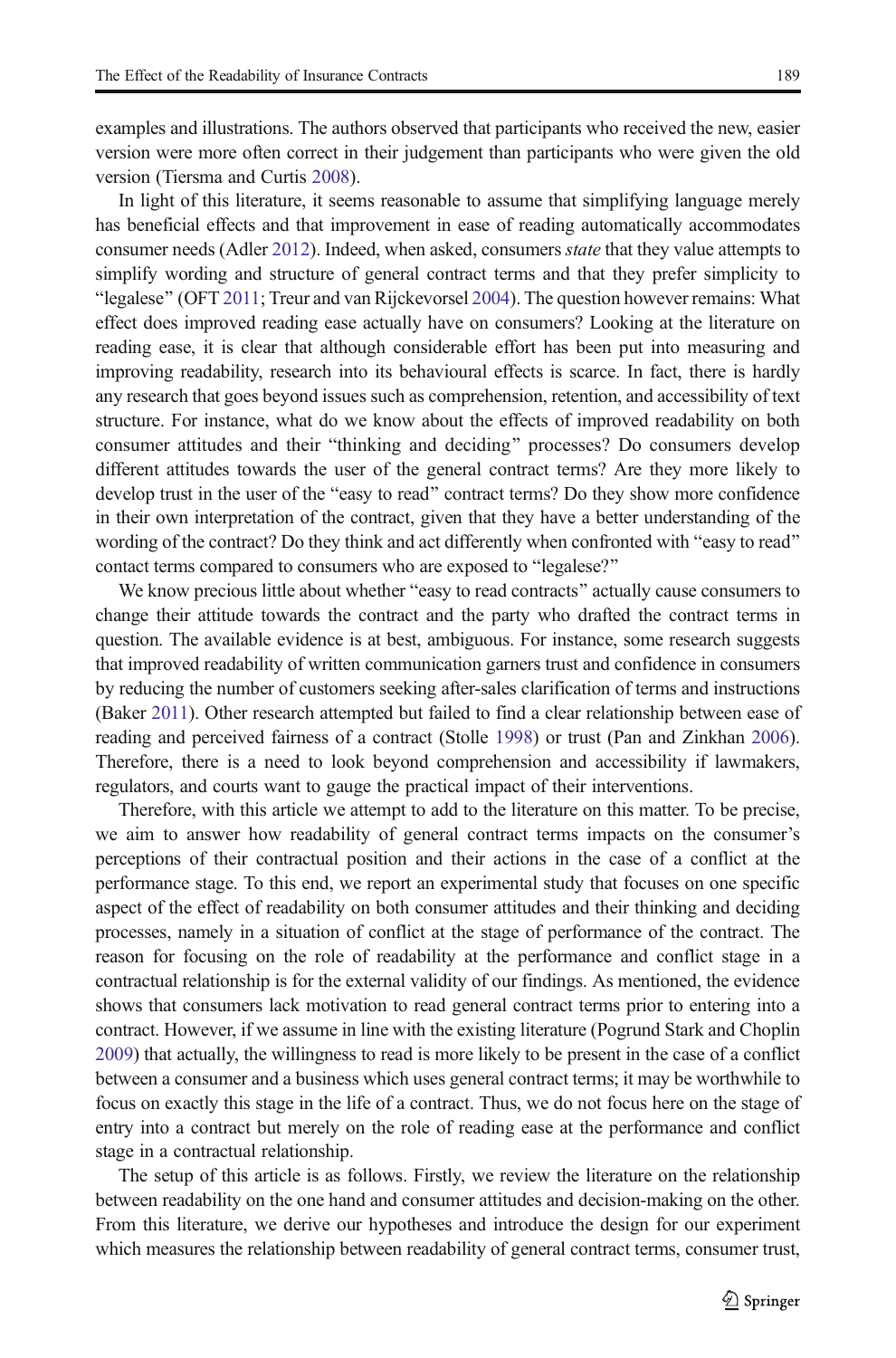expectations, and willingness to engage in conflict. We conclude with a discussion of our findings and their implications.

#### Readability, Expectations, and Conflict Behaviour

There are good reasons to believe that readability of contracts may indeed exert a positive influence on consumer attitudes towards the contracting party. For instance, the literature on "processing fluency" may be of relevance. This strand of research into the ease ("fluency") or difficulty ("disfluency") experienced in processing information consistently found that stimuli that are more easily processed are in general also evaluated more positively (Reber et al. [1998](#page-10-0); Reber et al. [2004\)](#page-10-0) and even increase the activation of zygomaticus major, the muscle involved in smiling (Winkielman and Cacioppo [2001\)](#page-10-0). Moreover, research has also revealed that more processing fluency is also associated with perceiving products as less risky. Song and Schwarz ([2009](#page-10-0)), for example, observed that food additives with names that are easier to pronounce are also seen as less risky products. Likewise, Alter and Oppenheimer [\(2006\)](#page-9-0) observed that people attribute higher performance to fictional stocks that have easier names. In short, the research on "processing fluency" shows that "processing fluency" serves as a proximal cue which is integrated into cognitive assessments and evaluations (Alter and Oppenheimer [2009](#page-9-0); Schwarz [2004](#page-10-0)).

Building on the insight that product features which are easily processed are evaluated more positively, are seen as less risky, and are more effective; it stands to reason that contracts that are easier to read may also elicit more positive evaluations and trust of consumers towards the product itself. At the same time however, the fact that consumers may perceive their contract more positively, creates another consequence for parties issuing more readable contracts and that is, that consumer expectations are raised. This rise may be attributed to the concept of trust. According to the most widely used definitions, trust constitutes a willingness to be vulnerable that is based on expectations of particular behaviour (Mayer et al. [1995](#page-10-0); Rousseau et al. [1998](#page-10-0)). Therefore by definition, trust only exists to the extent that parties expect trustworthy behaviour. If someone has more trust towards another party, he or she also expects to a greater extent that this trust will be honoured. For example, in the case of general insurance contract terms, this would mean that consumers exposed to "easy to read contracts" develop higher expectations of the other party to the contract at the performance stage that is at the stage of submission of a claim allegedly covered under the policy. Consumers may thus hold inflated beliefs about their actual contractual position and, in the case of insurance contracts, expect their insurance and the coverage of the contract to be more beneficial. This leads us to our first testable hypothesis, namely, that improving reading ease in general contract terms increases consumer expectations at the performance stage.

With these inflated expectations, however, there may also be a caveat for parties who make use of general contract terms. Trust in contractual relations does not typically amount to a robust and less calculative form of trust that is based on repeatedly consistent, positive interaction. Trust in these relations is more outcome-based and therefore more vulnerable to deterioration when conflict arises (Lewicki and Bunker [1995](#page-10-0), [1996\)](#page-10-0). In other words, actors in these relations may trust but will always *verify* whether their expectations are met (Lewicki and Bunker [1995](#page-10-0), [1996](#page-10-0); Lewicki et al. [2006](#page-10-0); Rousseau et al. [1998](#page-10-0)). As a result, whereas "easy to read" contract terms may increase trust, the inherent increased expectations will also be the measuring rod for consumers when deciding to take action (i.e., filing a complaint or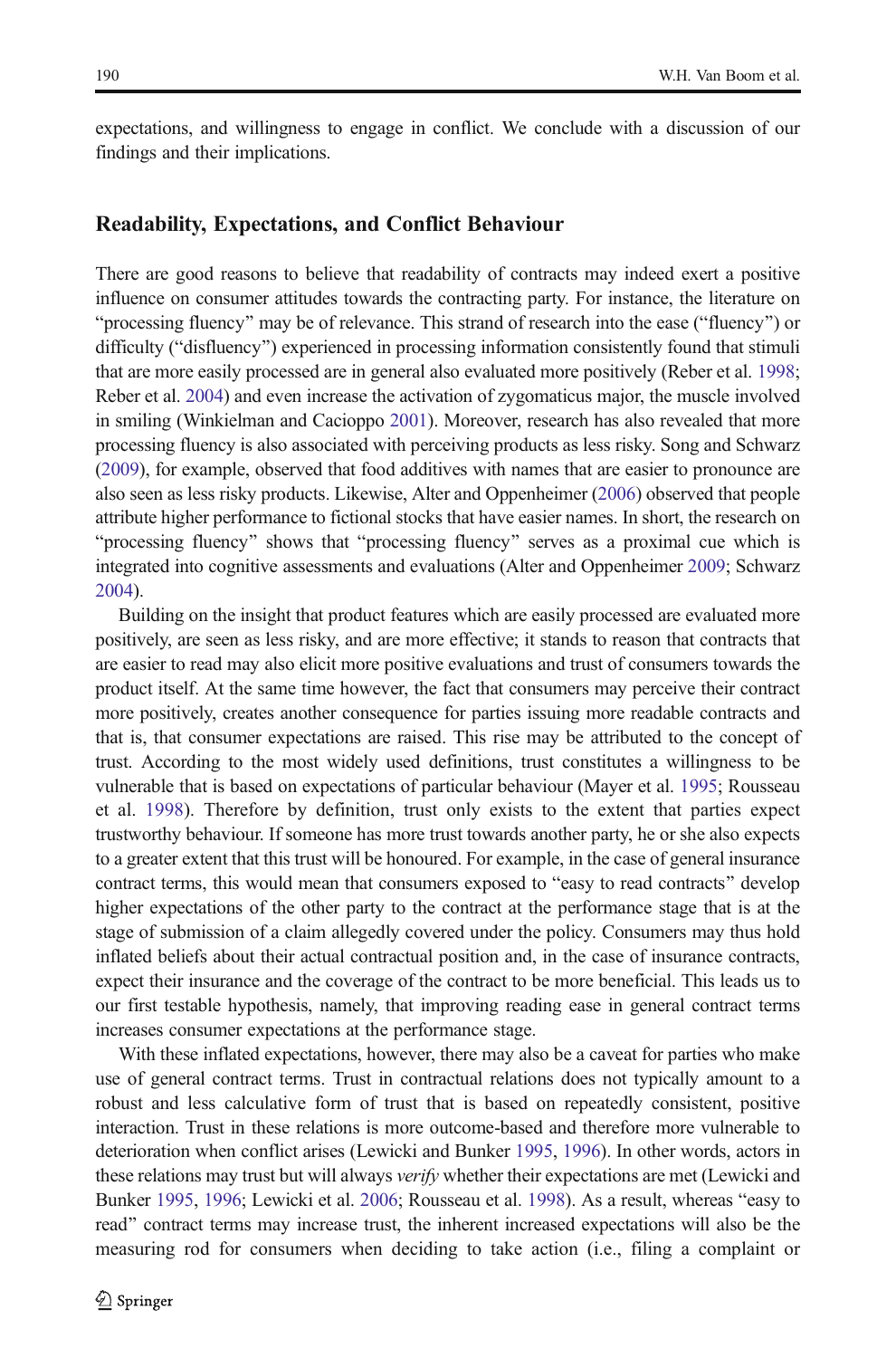undertaking legal action) if these expectations are not met. This results in a second testable hypothesis, namely, that the higher the claim expectation, the greater the willingness to engage in conflict when the other party to the contract does not meet these augmented expectations.

Taking the existing literature further, we have therefore, postulated two hypotheses. Now a third is added to test the combined effect of the first two, namely, that a direct relationship exists between ease of reading and conflict attitude:

- 1. Improvement of readability increases claim expectations.
- 2. Higher claim expectations are associated with a greater willingness to engage in conflict when the claim is refused.
- 3. Readability increases the willingness to engage in conflict.

## The Experiment

#### Method

Recently, a number of Dutch insurance companies changed their general insurance terms in so far as these relate to car insurance. This was done in order to improve readability and increase public trust in their products. This allowed us to take the new and old version of the terms ("difficult" vs. "easy") from one of the insurance companies as a case in point and to test our hypotheses on actual policy terms.

#### Participants and Design

A representative sample of 1542 Dutch citizens (52% female) participated in our online study. The participants were randomly assigned to one of the two conditions of our experimental between-subjects design. Participants were on average 51.94 years old  $(SD = 13.87)$ , were all in the possession of a driving licence and had been holding that licence for an average of 29.77 years (SD = 14.17 years). Of the participants,  $3\%$  had completed elementary school only,  $21\%$ finished secondary school, 37% completed post-secondary vocational college (MBO), 29% went through post-secondary senior vocational college (HBO), and 11% had a university degree.

### Procedure

Participants were informed that the study was not a test of legal knowledge and that they should follow their own judgement. The participants were then provided with a scenario describing a car accident they were involved in. They were driving the vehicle at the time of the accident. The accident in the scenario concerned a collision at a roundabout involving two motor vehicles. It occurred during the winter. The participants were told that they had been driving within the speed limit and that as they approached the roundabout and reduced their speed accordingly, an ice patch caused them to skid and collide with another vehicle.

The participants were told that due to the collision, the other vehicle was damaged but was able to be repaired and that although they themselves were not injured, the driver of the other vehicle sustained some minor injuries, namely bruising. Finally, the participants were informed that the other driver claimed compensation. Then, the participants were then instructed to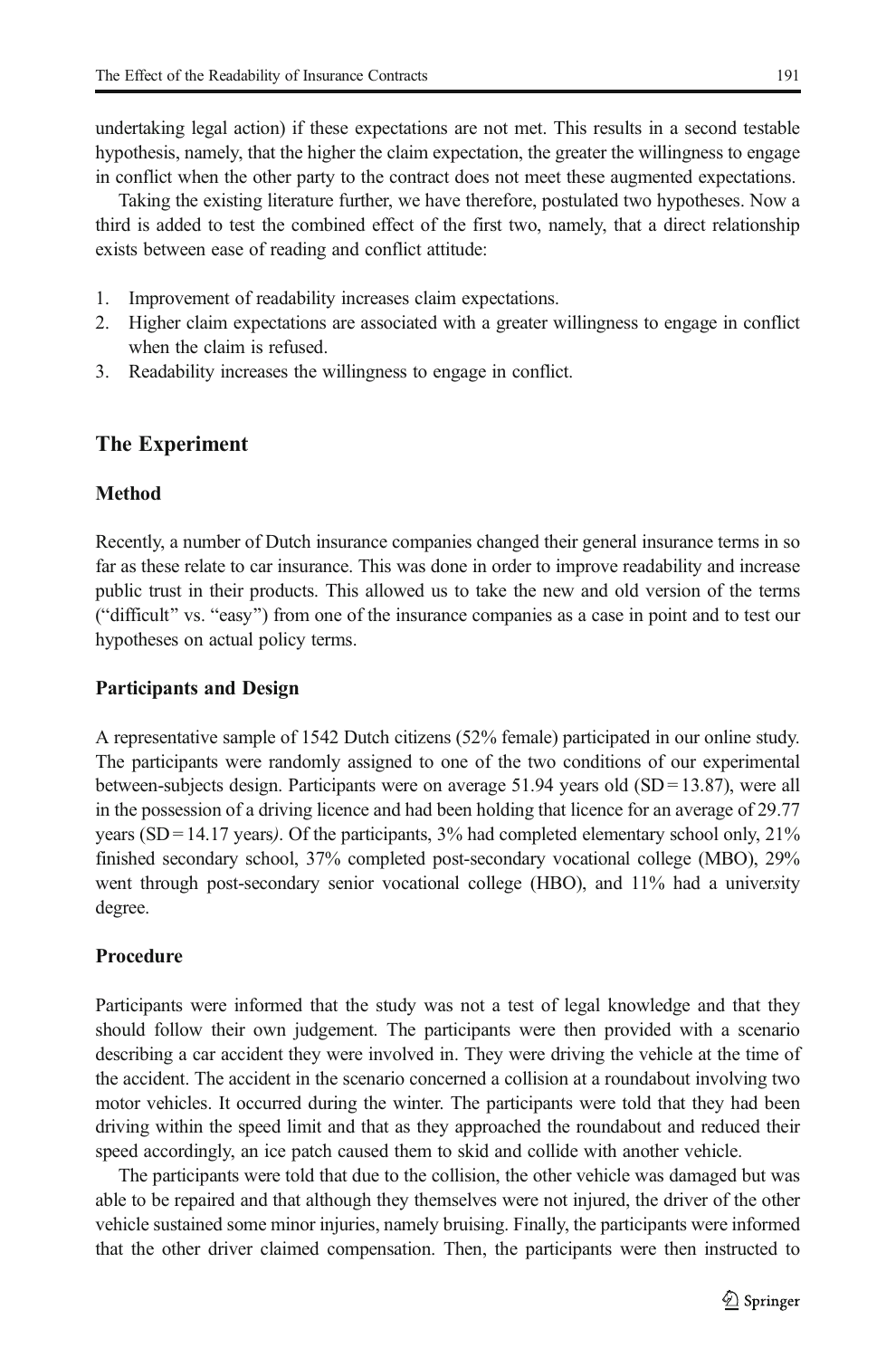check their insurance contract for coverage. They were also asked to assess what part of the damage they thought would be covered by their insurance. As reported hereafter, the second part of the scenario involved a letter of refusal from the insurance company.

Depending on the condition to which they were assigned, the participants received one of two sets general contract terms ("difficult" and "easy"). The difference between the two sets was not substantive but merely linguistic, so that the sole manipulation was in the reading ease of the contract terms.

Obviously, a reliable and valid method of gauging the difference between the two versions of the general contract terms was needed. The methodology of measurement of readability constitutes a whole branch of (psycho-)linguistics in itself which we leave undiscussed, suffice to say that, there are numerous models and practical tests concerning reading ease of written communications and the level of proficiency and fluency of individuals. In Europe, a wellknown expert scale for gauging individuals' foreign language abilities is the Common European Framework of Reference for Languages: Learning, Teaching, Assessment (CEFR). Other, often purely quantitative methods used for modelling reading ease tend to be less comprehensive but more reliable (Van Dam et al. [2012](#page-10-0); Van Boom [2014\)](#page-10-0). For instance, the *Flesch* Reading Ease scale is a basic quantitative score of reading ease between  $0$  ("illegible") and 100 ("easy") which consists of a weighted measurement of sentence length and number of syllables per word. Each of these competing models of reading ease measurement (and there are many more) has its deficiencies. Therefore, the combined use of different methods may induce a richer understanding of the true readability of written communication. In our experiment, we did exactly that and relied on a combination of the methods above.

In our stylized version, the "difficult" contract terms consisted of some 1940 words. The reading ease was at CEFR level C1 and scored 47.61 out of 120 on the Dutch Flesch-Douma Reading Ease scale  $(0-120)$ . The "easy" version consisted of some 2580 words, was at CEFR level B1 (the level recommended in the Dutch insurance industry as fitting for consumer contract terms) and scored 61.18 out of 120 on the FDRE scale. Obviously, the sets were stylised to make them as comparable as possible: indices were removed; document structure, headings, font (Calibri, 11 point in a non-searchable pdf), and typesetting were identical. Note that the numerical difference in readability between the "hard" and "easy" version is relatively minor.

To ensure adequate external validity, participants were provided with the complete set of contract terms rather than with a single term or selection of terms. At all times during the experiment, the participants could consult the terms. Thus, with our design, we only varied language, not content, structure, headers, margins or fonts. Why did we expose readers to the entire set of contract terms? Research on the reading ease of legal documents tends to expose test participants to excerpts rather than a document in its entirety. The drawback of this, however, lies in the reduced external validity of the observations. The exposure of the participants to short excerpts does not provide evidence on whether any possible effect of reading ease will persist in real-life settings where complete contracts have to be processed. Given our aim to conduct applied research, we chose the more externally valid approach by providing the full set of contract terms and selecting a large, representative sample of the Dutch population.

To investigate how reading ease and expectations subsequently impact on conflict behaviour when the consumer's expectations are not met, we provided a second follow-up scenario. Here, following the skidding accident, the insurance company was said to have sent the participants a letter of refusal (same for both versions, score of 71.16 on the FDRE scale).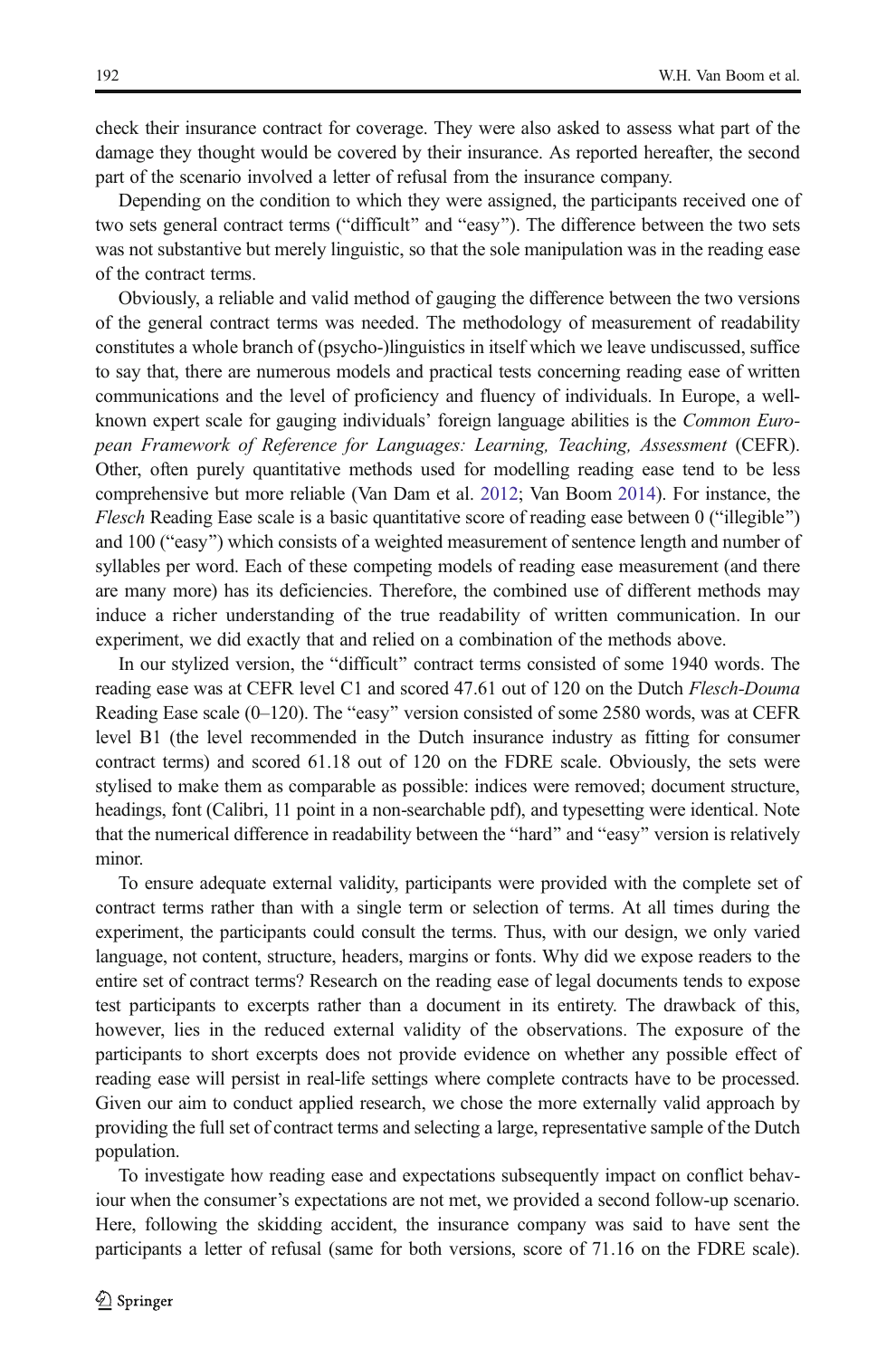The letter of refusal stated that the insurance company had investigated the accident, that it had concluded that the insured had neglected to take nocturnal frost conditions into account, and that the accident had therefore been caused by "reckless driving," which is explicitly excluded from coverage. In the letter, the insurer announced that it would recoup from the insured any payments made to the injured party. Importantly, both versions of the insurance contract terms identically excluded coverage for "reckless driving" without defining or illustrating it. Thus, our scenario was deliberately formulated as a situation for which there was no clear answer available in the terms regarding the compensation to be expected. By choosing this ambiguous case, the potential effects on the consumers' perceived contractual position could only be explained by the variation in reading ease and not by a better understanding of the terms.

So, the participants were confronted with a refusal of coverage and therefore a potential conflict with the insurer. They were asked to what extent they agreed with the insurance company's position. They were reminded again that they could consult the terms, bearing in mind, however, that the contract terms themselves do not provide any answer as to who is right and that the reader needs to interpret the policy exclusion. The participants were finally asked to what extent they were willing to engage in further conflict with the insurance company (e.g., by seeking advice, hiring a lawyer etc.)

### **Measures**

#### Self-Reported Comprehension

After the participants had read the scenario, as a subjective test of readability, we firstly measured the extent to which participants found the contracts easy or difficult to understand using 4 items (all on seven-point Likert scales ranging from  $1 = completely$  disagree to  $7 = completely$  agree). The items were "The text contains a lot of difficult sentences" (reverse scored), "the text contains a lot of difficult words" (reverse scored), "the language in this text is difficult" (reverse scored), and "I found the text easy to understand." Scores on these items correlated sufficiently and were combined in single seven-point Likert scale measuring selfreported comprehension (Cronbach's  $\alpha$  = .91).

#### Claim Expectation

We subsequently assessed the participants' trust towards the insurer in terms of their claim expectation. More specifically, we asked them what part of the damage they thought would be compensated by their insurance company on a five-point Likert scale  $(1 = nothing, 2 = less$ than half,  $3 = half$ ,  $4 = more$  than half,  $5 = everything$ ).

## Conflict Behaviour

After the participants filled out the compensation estimate, we assessed their behavioural intentions in the second part of the scenario. We measured three types of post-conflict behaviour that clearly differ in so far as cost is concerned. We distinguished between: (1) information seeking (2) complaint filing, and (3) undertaking legal action. Three items were measured for information seeking firstly, asking for more information from the insurer; secondly, asking advice from family or friends and lastly, asking advice from an insurance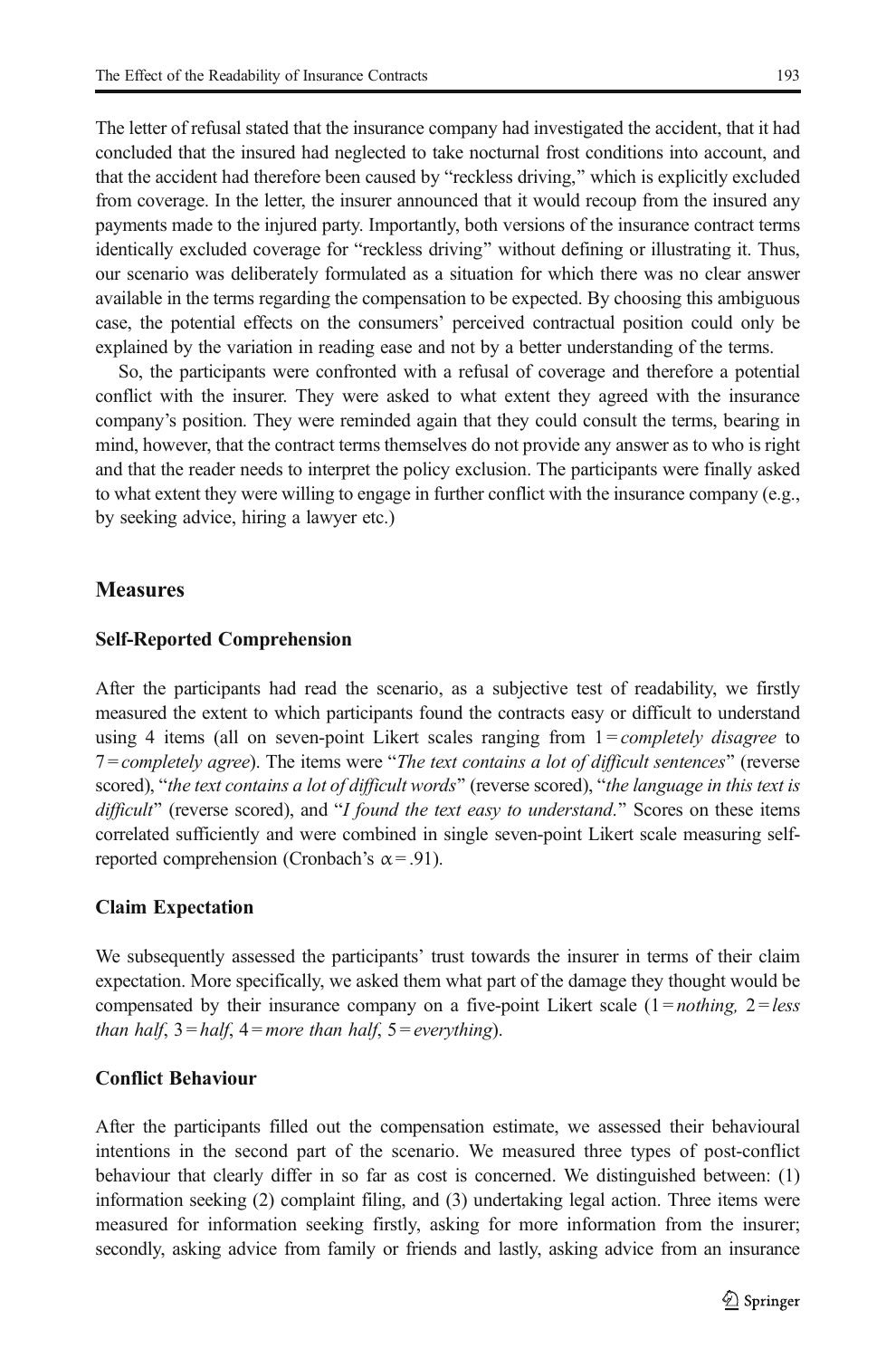expert, Cronbach's  $\alpha$  = .57). Two items assessed whether they would file a complaint with the insurance company or with the consumer complaint board ( $\alpha$  = .63). The willingness to undertake legal action was measured using three items: going to court themselves; hiring a legal expert, but not a lawyer; and hiring a lawyer, even though the costs were likely to exceed the potential gain ( $\alpha$  = .75).

## **Results**

## Self-reported Comprehension

Initially, to test whether the two contract versions resulted in different levels of perceived comprehension, we conducted a one-way ANOVA with contract version as independent and the comprehension scale as dependent variable. The results clearly confirmed that participants who received the "easy" version found it easier to understand  $(M = 4.88, SD = 1.41)$  than participants who received the difficult version  $(M=4.45, SD=1.49)$ ,  $F(1, 1540) = 32.87$ ,  $p < .001, \eta^2 = .02$ ).

## Claim Expectation

In order to evaluate the first hypothesis that reading ease increases the consumer's expectations concerning their position vis-à-vis the other contracting party, a one-way ANOVA was conducted with contract version as independent and claim expectation as dependent variable. The results supported our first hypothesis: Participants who received the "easy" version expected a larger part of the damage to be compensated  $(M=4.67, SD=0.88)$  than participants who received the difficult version ( $M = 4.53$ , SD = 0.98,  $F(1, 1540) = 8.98$ ,  $p < .005$ ,  $\eta^2 = .01$ ).

## Conflict Behaviour

Hypothesis two predicted that claim expectation was associated with the consumer's behaviour in the event of an unsuccessful claim. More precisely, we anticipated those consumers who expect damage to be covered to a greater extent to also engage more in information seeking, complaint filing, or undertaking legal action.

An ordinary least squares (OLS) regression with claim expectation (standardized z-scores) predicting information seeking, yielded a significant main effect of claim expectation, indicating that the more participants expected the insurer to cover the damage, the more they were inclined to seek information from the insurer, family and friends, and other people with insurance expertise,  $b = 0.11$ , SE = 0.02,  $F(1, 1540) = 31.20$ ,  $p < .001$ ,  $\eta^2 = .02$ .

Likewise, the OLS regression with claim expectation (standardized z-scores) predicting complaint filing revealed a significant main effect of claim expectation, indicating that the more damage participants expected the insurer to cover, the more they were inclined to file a complaint to the insurer or to the ADR Board,  $b = 0.19$ ,  $SE = 0.02$ ,  $F(1, 1540) = 71.08$ ,  $p < .001$ ,  $n^2$  = .04.

Finally, another OLS regression with claim expectation (standardized) predicting the consumer's willingness to undertake legal action also resulted in a significant main effect of claim expectation. Participants who expected the insurer to cover more damage, were also more inclined to engage in legal action, by means of hiring a legal expert, going to court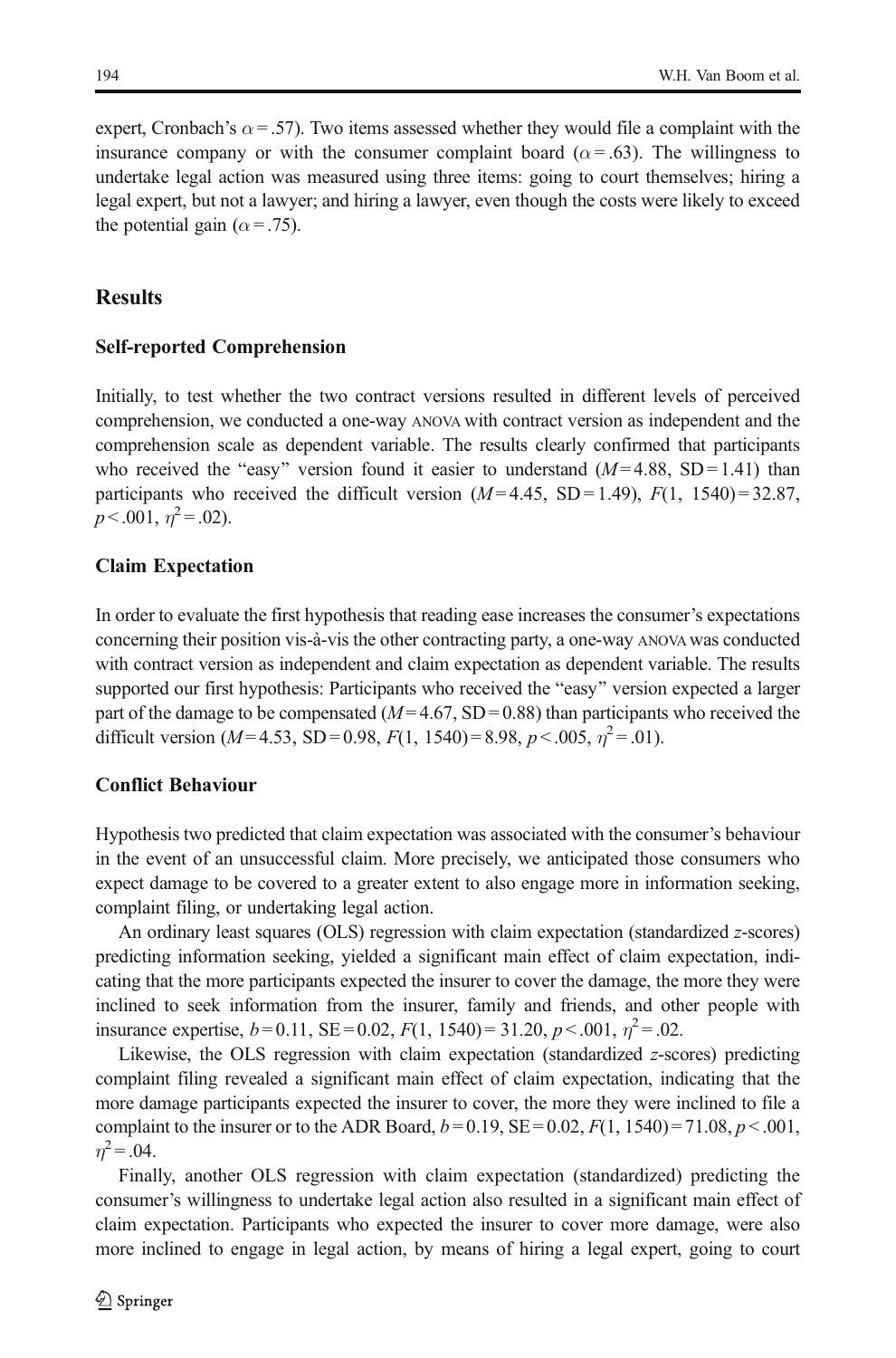themselves, or instructing a solicitor to represent them in court,  $b = 0.11$ ,  $SE = 0.02$ ,  $F(1)$ , 1540) = 20.90,  $p < .001$ ,  $\eta^2 = .01$ . Hypothesis two was therefore confirmed.

Hypothesis three predicted a direct effect of reading ease on conflict behaviour. To evaluate this hypothesis, we used one-way ANOVA's to see whether the contract version had a direct effect on any of the three conflict behaviours. These analyses failed to show a direct effect of readability on information seeking,  $F(1, 1540) = 0.01$ , ns, complaint filing,  $F(1, 1540) = 0.26$ , ns, or the undertaking of legal action,  $F(1, 1540) = 0.89$ , ns. Hypothesis three was therefore not confirmed.

### Discussion and Conclusion

In order to gain a better understanding of the influence of reading ease on consumer decisionmaking processes concerning contract clauses, the central question of our research was how reading ease in general contract terms impacts on the consumer's perceptions of their contractual position and their actions in the case of a conflict at the performance stage. Our findings show that easier-to-read insurance contract terms inflate estimates of the compensation that will be awarded in the case of an accident. Secondly, we investigated whether readability also influences the willingness to engage in conflict in the case of unsuccessful claims. We measured the participant's willingness to engage in advice seeking, complaint filing, or legal action and found evidence for an indirect relationship: Improved reading ease raised expectations of coverage which in turn was an important determinant of the willingness to seek information, file complaints, or undertake legal action. However, contrary to our expectations, we did not find a direct effect of reading ease on this willingness to engage in conflict. One of the explanations for this may be that although the difference in reading ease between the "hard" and "easy" to read versions is in itself significant, the extent of the effect of this is rather minimal. To remedy this, we could have used mock texts with more substantial reading ease differences but this would have defeated our purpose, since it would have completely removed the external validity from the experiment.

Our findings contribute to the literature in several ways. First of all, whereas previous research into the readability of contract terms tended to focus on the effects of reading ease on the general appeal, comprehension and retention levels, we studied its specific effects on the consumer's expectations that is to say, the extent to which customers expect their insurer to compensate the damage sustained. Using a large, representative sample, we observed that easier-to-read contract terms raise consumer expectations regarding claims. These results are therefore, on the one hand, consistent with the hypothesis that easier-to-read contracts bolster trust but they also reveal an inherent aspect of trust, namely higher expectations. A second contribution to the literature lies in the fact that we also looked at the effects of the readability of contracts on consumer behaviour in the wake of a conflict (seeking information, advice, and undertaking legal action). Our findings provide partial evidence for this link.

What are the implications of our findings? It is clear that in both the European and the national context, lawmakers, regulators, and courts are increasingly taking an interest in the simplification of legal documentation in consumer markets such as standard contract terms. This is especially the case in the domain of financial consumer products, where complexity of the product is matched by the complexity of the contractual wording used to describe the product. Regulatory standards in this area have been used to encourage financial service providers to switch to "easy to read" general contract terms. Our findings indicate that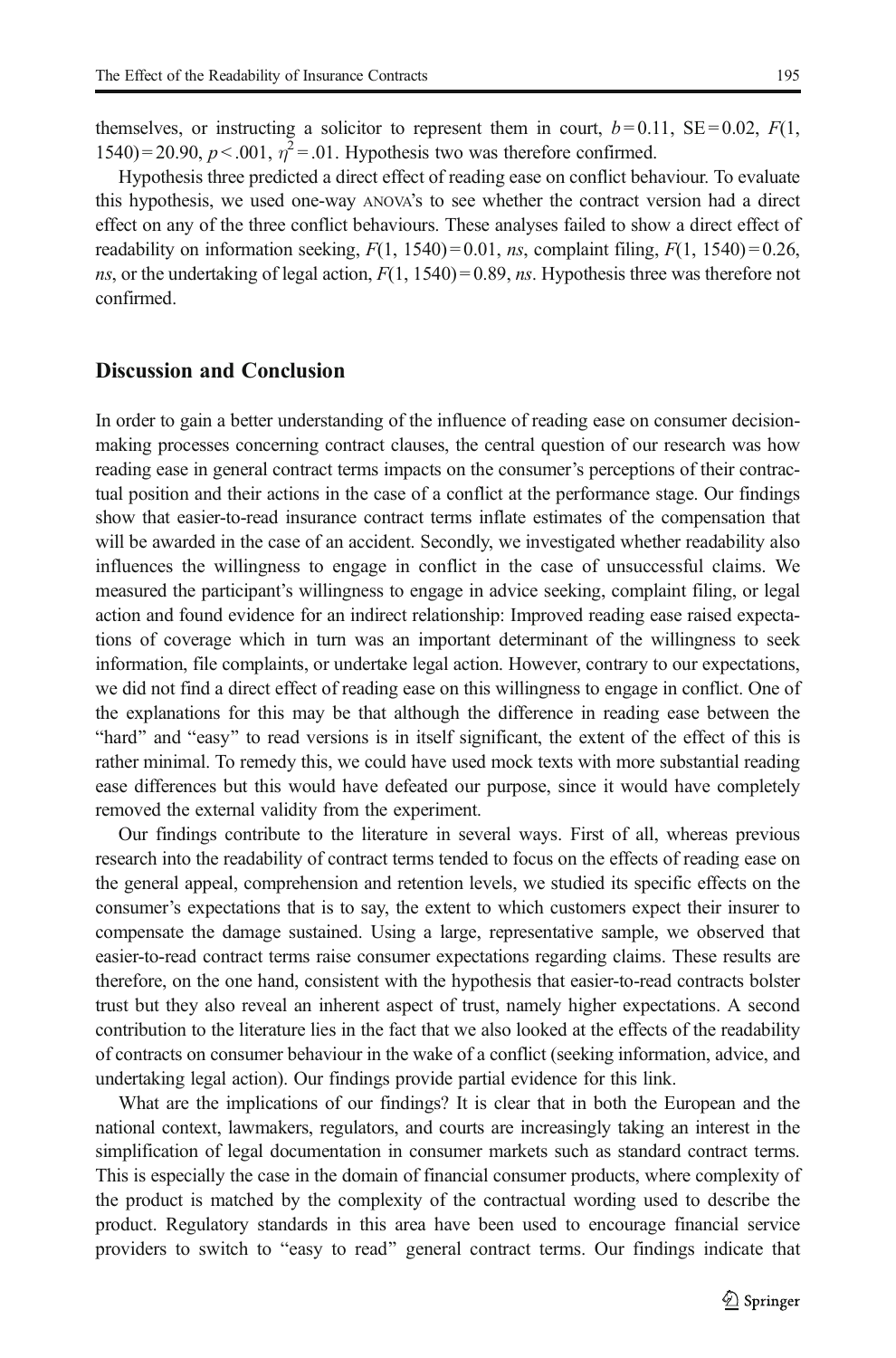<span id="page-9-0"></span>enhancing reading ease may also inflate consumer expectations with regard to the performance levels of the professional counterparty. These heightened expectations in turn can influence the consumer's willingness to engage in conflict when such expectations are not met. To be clear, we do not advocate that this should stop policymakers from insisting on improvement of reading ease as a goal in itself but we do nevertheless point out that there is a *caveat*. The least that can be said is that blindly regulating towards enhancing reading ease without taking into account its effects on consumer attitudes, expectations, and willingness to engage in conflict may result in parts of the picture remaining unseen. It seems to us that consumer trust in the insurance industry will not benefit if "easy to read" contract terms give rise to increased levels of expectation, only for these not to be realised in the subsequent claims process. So, ideally, insurance companies should include a "road testing" phase in their product approval procedure to test both the effect of their use of enhanced reading ease on cognitive aspects such as comprehension levels in their consumer audience as well as the effect on their attitudes and their "thinking and deciding" processes.

Open Access This article is distributed under the terms of the Creative Commons Attribution 4.0 International License (http://creativecommons.org/licenses/by/4.0/), which permits unrestricted use, distribution, and reproduction in any medium, provided you give appropriate credit to the original author(s) and the source, provide a link to the Creative Commons license, and indicate if changes were made.

## **References**

- Adler, M. (2012). The plain language movement. In P. M. Tiersma & L. M. Solan (Eds.), The Oxford handbook of language and law (pp. 67–83). Oxford: O.U.P.
- Alter, A. L., & Oppenheimer, D. M. (2006). Predicting short-term stock fluctuations by using processing fluency. Proceedings of the National Academy of Sciences, 103(24), 9369–9372. doi: [10.1073/pnas.0601071103.](http://dx.doi.org/10.1073/pnas.0601071103)
- Alter, A. L., & Oppenheimer, D. M. (2009). Uniting the tribes of fluency to form a metacognitive nation. Personality and Social Psychology Review, 13(3), 219–235. doi[:10.1177/1088868309341564](http://dx.doi.org/10.1177/1088868309341564).
- Baker, J. A. (2011). And the winner is: How principles of cognitive science resolve the plain language debate. University of Missouri-Kansas City Law Review, 80(2), 287–306.
- Becher, S. I., & Unger-Aviram, E. (2010). The law of standard form contracts: Misguided intuitions and suggestions for reconstruction. DePaul Business & Commercial Law Journal, 8(3), 199–227.
- Campbell, N. (1999). How New Zealand consumers respond to plain English. Journal of Business Communication, 36(4), 335–361.
- Charrow, R. P., & Charrow, V. R. (1979). Making legal language understandable: A psycholinguistic study of jury instructions. Columbia Law Review, 79(7), 1306–1374. doi[:10.2307/1121842](http://dx.doi.org/10.2307/1121842).
- Davis, J. (1977). Protecting consumers from overdisclosure and gobbledygook: an empirical look at the simplification of consumer credit contracts. Virginia Law Review, 63(6), 841–920.
- Garrison, L., Hastak, M., Hogarth, J. M., Kleimann, S., & Levy, A. S. (2012). Designing evidence-based disclosures: A case study of financial privacy notices. Journal of Consumer Affairs, 46(2), 204–234. doi: [10.1111/j.1745-6606.2012.01226.x](http://dx.doi.org/10.1111/j.1745-6606.2012.01226.x)
- Greene, E., Fogler, K., & Gibson, S. C. (2012). Do people comprehend legal language in wills? Applied Cognitive Psychology, 26, 500–507.
- Hartley, J., & Trueman, M. (1983). The effects of heading in text on recall, search and retrieval. *British Journal of* Educational Psychology, 53, 205–214.
- Hillman, R. A. (2006). On-line consumer standard-form contracting practices: A survey and discussion of legal implications. In J. K. Winn (Ed.), Consumer protection in the age of the 'Information Economy' (p. 283). Aldershot: Ashgate.
- Hiltunen, R. (2012). The grammar and structure of legal texts. In P. M. Tiersma & L. M. Solan (Eds.), The Oxford handbook of language and law (pp. 39-51). Oxford: O.U.P.
- Kamalski, J. M. H., Lentz, L. R., & Sanders, T. J. M. (2006). Effects of coherence marking on the comprehension and appraisal of discourse. In R. Sun & N. Miyake (Eds.), *Proceedings of the 28th Annual Conference of the* Cognitive Science Society (pp. 1575–1580). Mahwah, NJ, USA: Erlbaum.